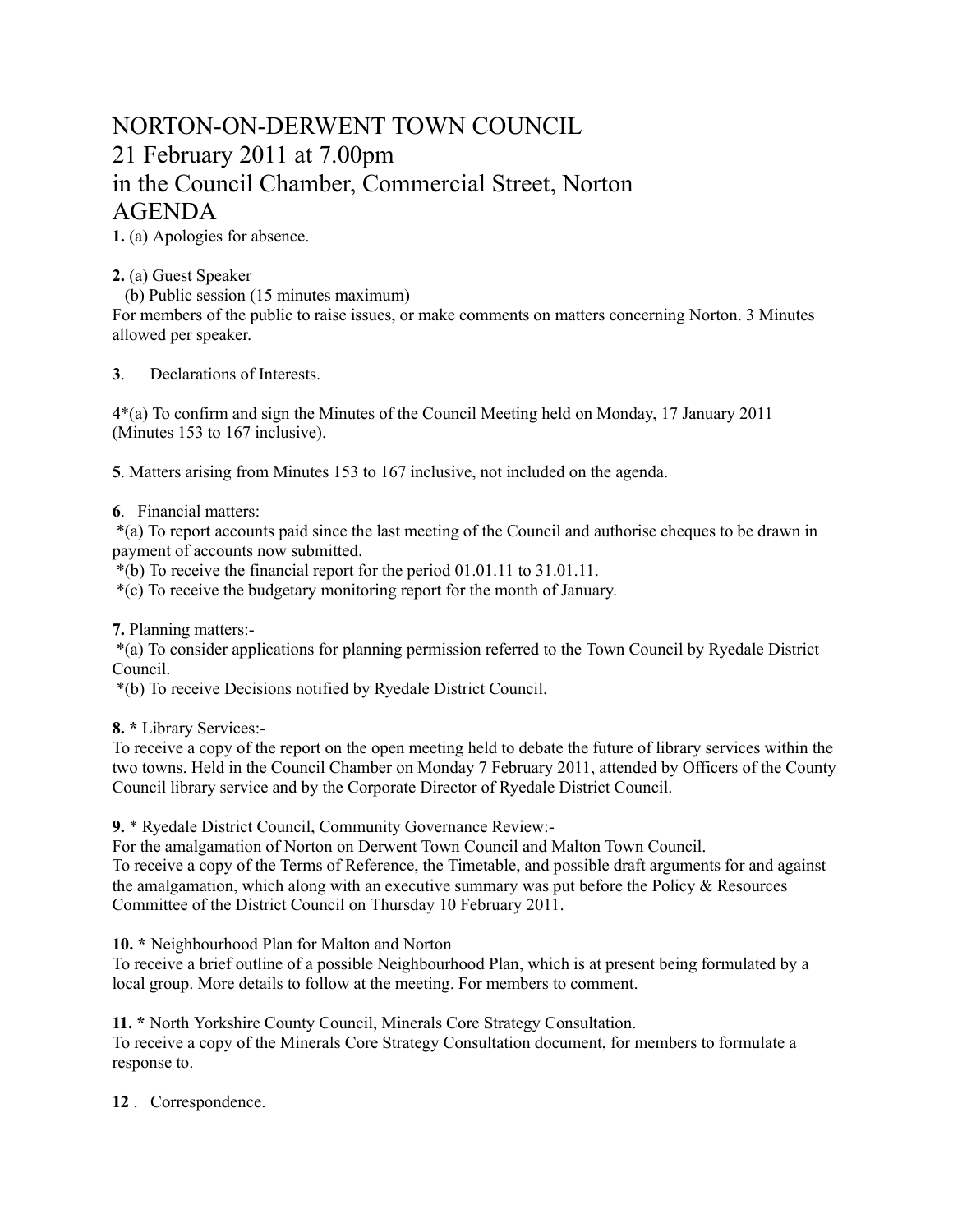\*(a) Ryedale Safer Neighbourhood Team - Monthly Crime Statistics (January 2011) for Malton and Norton.

For information.

 (b) North Yorkshire County Council - Parish Charter. Copy available in the office. For information. (c) The Big Tidy Up Group - Notification of the next Big Tidy Up. To cover both Malton and Norton Sunday 20 March 2011. Time 10.30am - 12.30pm. For information.

\*(d) Yorkshire Local Councils Associations - Newsletter White Rose Update. For information.

 (e) Next Steps, Mental Health Resource Centre - Annual Report and Accounts. Copy Available in the office. For information.

**13.** Clerks Report - to update members on various issues and projects affecting the Town Council. (To be tabled).

**14.** Town Mayors Report

 To inform members of his engagements as the Council's representative, and update members on ongoing projects.

**15**. Reports of representatives on other organisations.

**16**. Members' questions.

**17.** Excluded Item.

RESOLVED that under the Public Bodies (Admission to Meetings) Act 1960, members of the press and public are excluded for the following item of business as the Council considers that the nature of the business to be transacted is prejudicial to the public interest.

\*(a) To receive the proposal for renewing the Council's Insurance agreement, along with the quoted premiums for entering a Long Term Agreement over either 3 or 5 years. For resolution. (b) To receive the artwork and quotations for the 'Honorary Freeman' award. To be tabled.

**18.** To confirm the date of the next ordinary meeting of the Council for Monday, 21 March 2011 at 7.00pm.

Ros Tierney, Town Clerk. 16.02.11